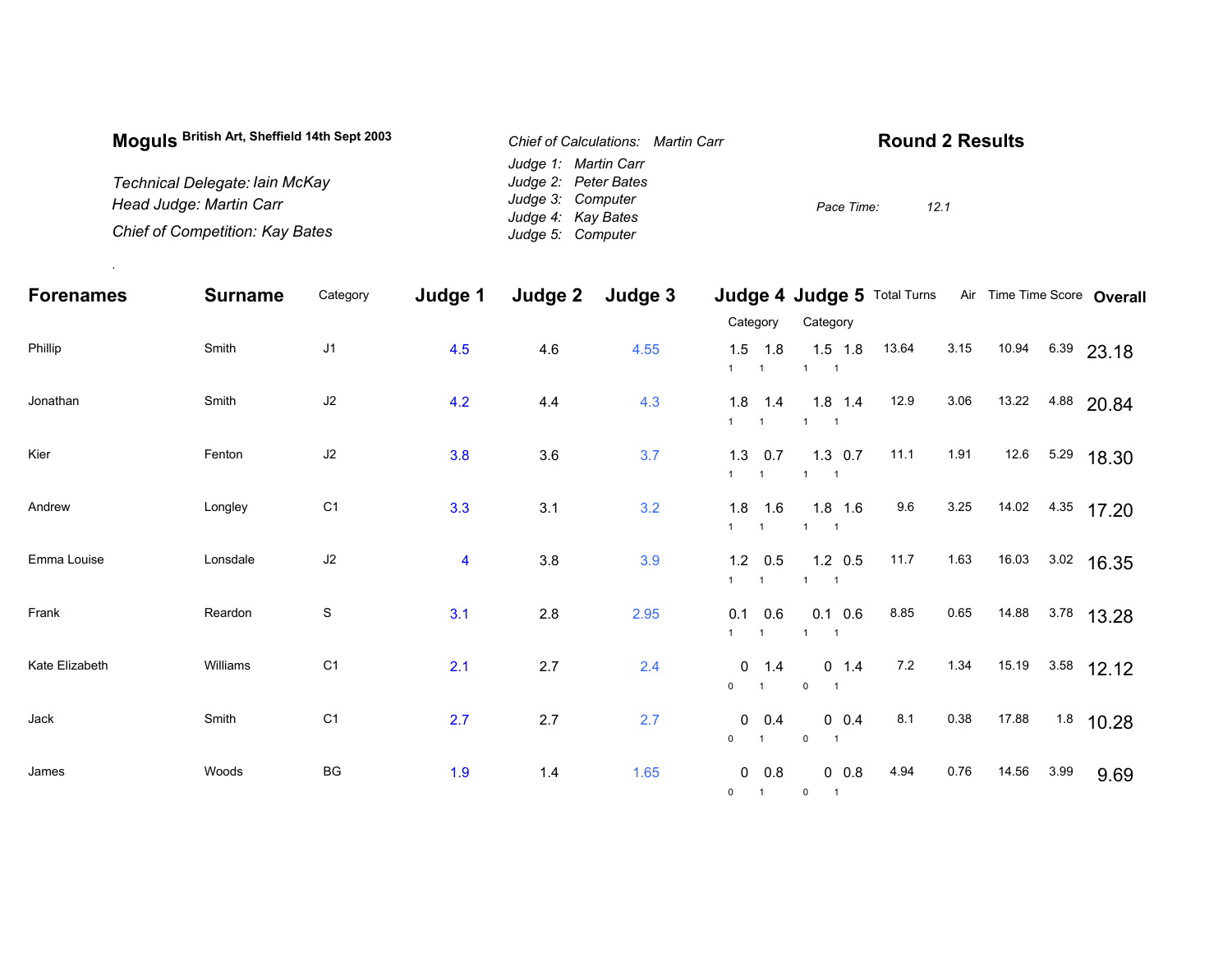| <b>Forenames</b> | <b>Surname</b>  | Category       | Judge 1 | Judge 2 | Judge 3      |                                                                |                                         |      |             | Judge 4 Judge 5 Total Turns Air Time Time Score Overall |      |
|------------------|-----------------|----------------|---------|---------|--------------|----------------------------------------------------------------|-----------------------------------------|------|-------------|---------------------------------------------------------|------|
|                  |                 |                |         |         |              | Category                                                       | Category                                |      |             |                                                         |      |
| Will             | Fowler          | J <sub>1</sub> | 2.2     | 2.3     | 2.25         | 0<br>$\overline{0}$<br>$0\qquad 0$                             | $0\qquad 0$<br>$0\qquad 0$              | 6.75 | $\mathbf 0$ | 16.85<br>2.48                                           | 9.23 |
| Amy              | Brookes-Beighto | C <sub>2</sub> | 1.9     | 1.6     | 1.75         | $0\quad 0.3$<br>$\mathbf{0}$<br>$\overline{1}$                 | $0\ 0.3$<br>$\mathbf{0}$                | 5.25 | 0.28        | 18.62<br>1.31                                           | 6.84 |
| Rory             | Flindall        | BG             | 1       | 1       | $\mathbf{1}$ | 0.9<br>$\overline{0}$<br>1<br>$\overline{0}$                   | $0.9\ 0$<br>$\overline{\phantom{0}}$    | 3    | 0.86        | 16.66<br>2.61                                           | 6.47 |
| Alistair         | Flindall        | C <sub>1</sub> | 1.1     | 1.2     | $1.15$       | 0.7<br>$\overline{\mathbf{0}}$<br>$\overline{\mathbf{0}}$<br>1 | $0.7\ 0$<br>$1 \qquad 0$                | 3.45 | 0.67        | 17.72<br>1.9                                            | 6.02 |
| Alex             | Houston         | BG             | 1.2     | 1.6     | 1.4          | $0\quad 0.3$<br>$\mathbf{0}$                                   | $0\ 0.3$<br>$\mathbf{0}$                | 4.19 | 0.28        | 18.44<br>1.43                                           | 5.90 |
| Ben              | Parkes          | C <sub>1</sub> | 0.1     | 0.1     | 0.1          | 0.2<br>$\overline{0}$<br>1<br>$\mathbf 0$                      | $0.2\qquad$<br>$\overline{\phantom{0}}$ | 0.3  | 0.19        | 999<br>$\overline{0}$                                   | 0.49 |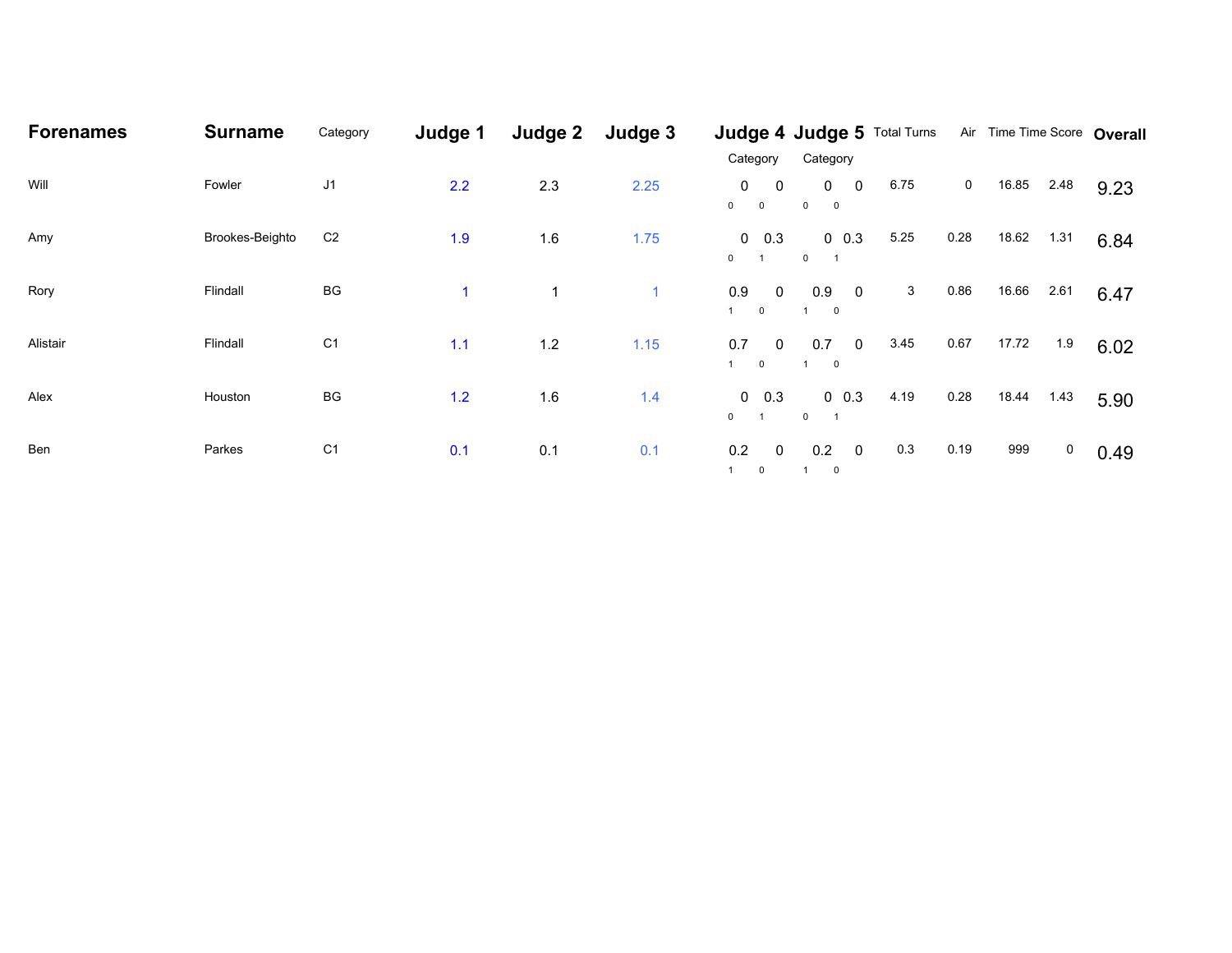| Moguls British Art, Sheffield 14th Sept 2003 | Chief of Calculations: Martin Carr           | <b>Round 1 Results</b> |      |
|----------------------------------------------|----------------------------------------------|------------------------|------|
| Technical Delegate: Iain McKay               | Judge 1: Martin Carr<br>Judge 2: Peter Bates |                        |      |
| Head Judge: Martin Carr                      | Judge 3: Computer<br>Judge 4: Kay Bates      |                        |      |
| Chief of Competition: Kay Bates              | Judge 5: Computer                            | Pace Time:             | 12.1 |

.

| <b>Names</b>   |          | Category       |                         | Turns J1-3 |      |                     | Air J4-5                               |                       |                                              | Total Turns and Air |      | Time in Sec and Scor |      | <b>Overall</b> |
|----------------|----------|----------------|-------------------------|------------|------|---------------------|----------------------------------------|-----------------------|----------------------------------------------|---------------------|------|----------------------|------|----------------|
|                |          |                |                         |            |      |                     |                                        | Jump Categor          |                                              |                     |      |                      |      |                |
| Phillip        | Smith    | J1             | 4.1                     | 4.3        | 4.2  | $\mathbf{1}$        | $1.5$ 1.9<br>$\overline{1}$            | $\mathbf{1}$          | $1.5$ 1.9<br>$\overline{1}$                  | 12.59               | 3.26 | 11.72                | 5.87 | 21.72          |
| Jonathan       | Smith    | J2             | 3.9                     | 4.3        | 4.1  | $\mathbf{1}$        | $1.9$ 1.3<br>$\overline{1}$            | $\mathbf{1}$          | $1.9$ 1.3<br>$\overline{1}$                  | 12.3                | 3.06 | 13.03                | 5.01 | 20.37          |
| Kier           | Fenton   | $\sf J2$       | $\overline{\mathbf{4}}$ | 3.9        | 3.95 | 1.7<br>$\mathbf{1}$ | $\overline{1}$<br>$\mathbf{1}$         | 1.7<br>$\mathbf{1}$   | $\overline{\phantom{0}}$ 1<br>$\overline{1}$ | 11.85               | 2.59 | 13.22                | 4.88 | 19.32          |
| Andrew         | Longley  | C <sub>1</sub> | 2.9                     | 2.8        | 2.85 | $\mathbf{1}$        | $1.4$ 1.5<br>$\mathbf{1}$              | $\mathbf{1}$          | $1.4$ 1.5<br>$\mathbf{1}$                    | 8.54                | 2.78 | 13.24                | 4.87 | 16.19          |
| Frank          | Reardon  | $\mathbf S$    | 3.1                     | 3.6        | 3.3  | 1.3<br>$\mathbf{1}$ | $\mathbf 0$<br>$\pmb{0}$               | $1.3$<br>$\mathbf{1}$ | $\overline{0}$<br>$\mathsf 0$                | $10$                | 1.24 | 15.47                | 3.39 | 14.63          |
| Kate Elizabeth | Williams | C <sub>1</sub> | 2.2                     | 2.4        | 2.3  | 1.5<br>$\mathbf{1}$ | 0<br>$\mathsf 0$                       | 1.5<br>$\mathbf{1}$   | $\pmb{0}$<br>$\mathbf 0$                     | 6.9                 | 1.44 | 13.84                | 4.47 | 12.81          |
| Jack           | Smith    | C <sub>1</sub> | 2.6                     | 2.8        | 2.7  | $\mathsf 0$         | $0$ 1.2<br>$\overline{1}$              | 0<br>$\mathsf 0$      | 1.2<br>$\overline{1}$                        | 8.1                 | 1.14 | 15.97                | 3.06 | 12.3           |
| Emma Louise    | Lonsdale | $\sf J2$       | 2.1                     | 2.4        | 2.25 | 1.5<br>$\mathbf{1}$ | 0<br>$\mathbf 0$                       | 1.5<br>$\mathbf{1}$   | $\mathbf 0$<br>$\mathbf 0$                   | 6.75                | 1.44 | 14.72                | 3.89 | 12.08          |
| James          | Woods    | BG             | 1.4                     | 1.4        | 1.4  | 1.5<br>$\mathbf{1}$ | 0<br>$\mathsf{O}\xspace$               | 1.5<br>$\mathbf{1}$   | $\mathbf 0$<br>$\pmb{0}$                     | 4.19                | 1.44 | 12.79                | 5.16 | 10.79          |
| Ben            | Parkes   | C <sub>1</sub> | 2.2                     | 2.4        | 2.3  | 0                   | $0\ 0.7$<br>$\overline{\phantom{0}}$ 1 | $\mathsf 0$           | 0 0.7<br>$\overline{1}$                      | 6.9                 | 0.67 | 16.69                | 2.59 | 10.16          |
|                |          |                |                         |            |      |                     |                                        |                       |                                              |                     |      |                      |      |                |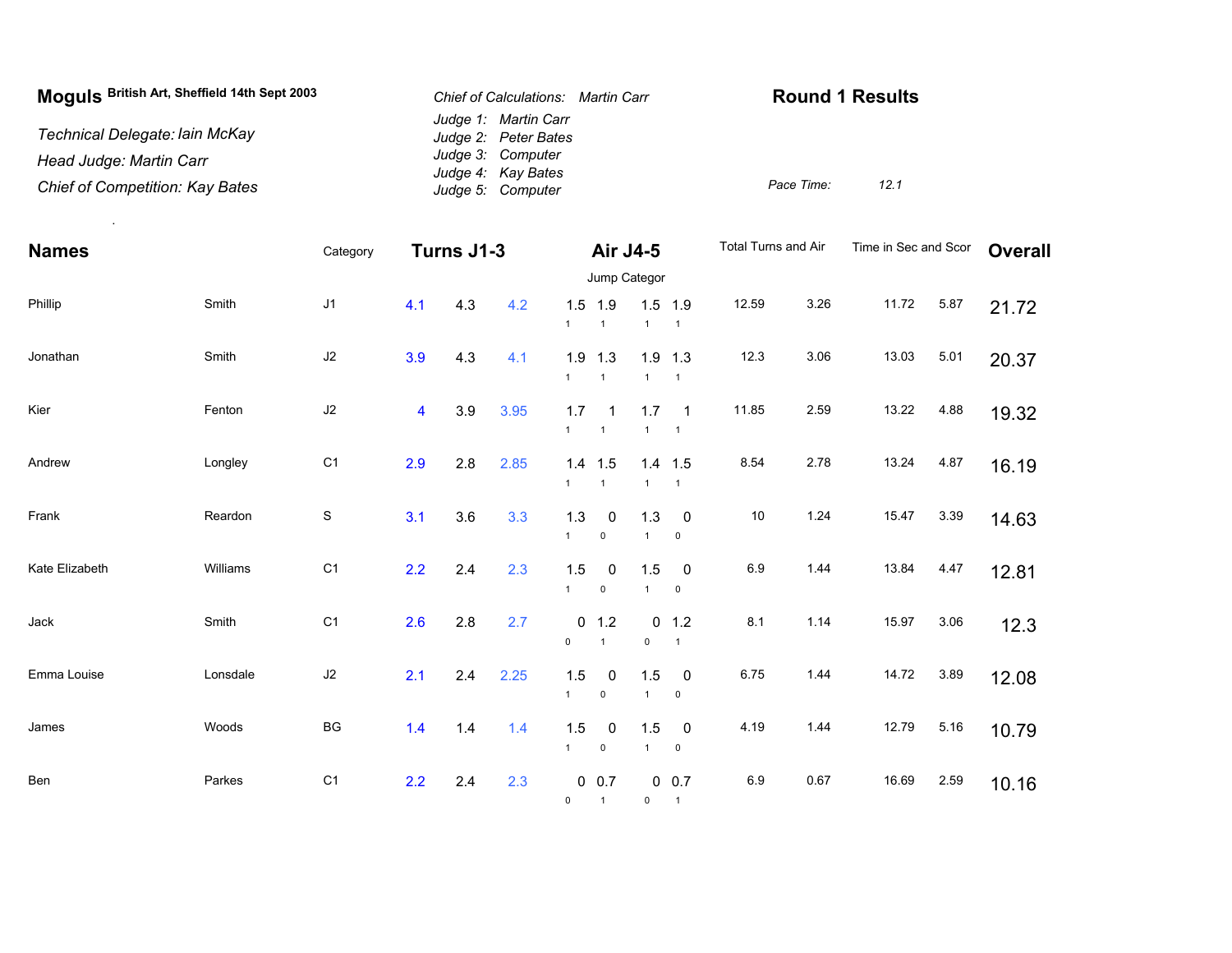| <b>Names</b> |                  | Category       |              | Turns J1-3 |      |                          | Air J4-5                     |                          |                              | Total Turns and Air |           | Time in Sec and Scor |             | <b>Overall</b> |
|--------------|------------------|----------------|--------------|------------|------|--------------------------|------------------------------|--------------------------|------------------------------|---------------------|-----------|----------------------|-------------|----------------|
|              |                  |                |              |            |      | Jump Categor             |                              |                          |                              |                     |           |                      |             |                |
| Amy          | Brookes-Beighto  | C <sub>2</sub> | 1.9          | 2.5        | 2.2  | $\mathsf{O}\xspace$      | $0\ 0.3$<br>$\mathbf{1}$     | $\mathsf 0$              | $0\ 0.3$<br>$\mathbf{1}$     | $6.6\,$             | 0.28      | 17.69                | 1.92        | 8.8            |
| Edward       | Morley           | C <sub>1</sub> | 2.1          | 2.2        | 2.15 | $\mathsf{O}\xspace$      | $0\ 0.2$<br>$\mathbf{1}$     | $\mathsf 0$              | $0\ 0.2$<br>$\mathbf{1}$     | 6.45                | 0.19      | 18.56                | 1.35        | 7.99           |
| Alex         | Houston          | BG             | 1.5          | 2.3        | 1.9  | $\mathsf{O}\xspace$      | 0.0.6<br>$\overline{1}$      | $\mathsf{O}\xspace$      | $0\ 0.6$<br>$\overline{1}$   | 5.69                | 0.56      | 18.19                | 1.59        | 7.84           |
| Alistair     | Flindall         | C <sub>1</sub> | 1.8          | 1.4        | 1.6  | $\mathsf{O}\xspace$      | $0\ 0.9$<br>$\mathbf{1}$     | $\pmb{0}$                | $0\ 0.9$<br>$\mathbf{1}$     | $4.8\,$             | 0.86      | 17.46                | 2.08        | 7.74           |
| Rory         | Flindall         | BG             | $\mathbf{1}$ | 1.6        | 1.3  | 0.8<br>$\mathbf{1}$      | $\pmb{0}$<br>$\pmb{0}$       | 0.8<br>$\mathbf{1}$      | $\pmb{0}$<br>$\pmb{0}$       | 3.9                 | 0.76      | 16.18                | 2.92        | 7.58           |
| Ryan         | Kaye             | BG             | $1.2$        | $1.4$      | 1.3  | $\mathsf{O}\xspace$      | $0\ 0.5$<br>$\mathbf{1}$     | $\pmb{0}$                | $0\ 0.5$<br>$\mathbf{1}$     | 3.89                | 0.48      | 19.71                | 0.59        | 4.96           |
| Matt         | Garvey           | C <sub>1</sub> | $\mathbf{1}$ | 0.6        | 0.8  | $\mathsf{O}\xspace$      | $0\ 0.3$<br>$\mathbf{1}$     | $\mathsf{O}\xspace$      | $0\ 0.3$<br>$\overline{1}$   | $2.4\,$             | 0.28      | 17.19                | 2.25        | 4.93           |
| Gabby        | Cutler           | BG             | 1.3          | 1.3        | 1.3  | $\mathsf{O}\xspace$      | 0 0.1<br>$\mathbf{1}$        | $\pmb{0}$                | $0 \t 0.1$<br>$\overline{1}$ | $3.9\,$             | 0.09      | 19.84                | $0.5\,$     | 4.49           |
| Hannah       | Handford-Styring | BG             | 0.8          | 0.8        | 0.8  | 0<br>$\mathsf 0$         | $\mathbf 0$<br>$\mathsf 0$   | 0<br>$\mathsf 0$         | $\mathbf 0$<br>$\pmb{0}$     | $2.4\,$             | $\pmb{0}$ | 18.56                | 1.35        | 3.75           |
| Ben          | Howles           | C <sub>1</sub> | 0.6          | 0.7        | 0.65 | $\mathsf{O}\xspace$      | $0\ 0.5$<br>$\overline{1}$   | $\pmb{0}$                | $0\ 0.5$<br>$\mathbf{1}$     | 1.94                | 0.48      | 18.72                | 1.24        | 3.66           |
| Jake         | Askew            | BG             | 0.5          | 0.5        | 0.5  | $\mathsf{O}\xspace$      | $0\quad 0.1$<br>$\mathbf{1}$ | $\mathsf{O}\xspace$      | $0\ 0.1$<br>$\mathbf{1}$     | 1.5                 | 0.09      | 19.09                | $\mathbf 1$ | 2.59           |
| Sophie       | Pashley          | C <sub>1</sub> | $\mathbf{1}$ | 0.3        | 0.65 | $\pmb{0}$<br>$\mathsf 0$ | $\pmb{0}$<br>$\pmb{0}$       | 0<br>$\mathsf{O}\xspace$ | $\pmb{0}$<br>$\pmb{0}$       | 1.95                | $\pmb{0}$ | 19.66                | 0.62        | 2.57           |
| Jossua       | Law              | BG             | 0.9          | 0.3        | 0.6  | $\Omega$                 | $0\ 0.5$<br>$\overline{1}$   |                          | $0\ 0.5$<br>$0 \quad 1$      | 1.79                | 0.48      | 20.34                | 0.17        | 2.44           |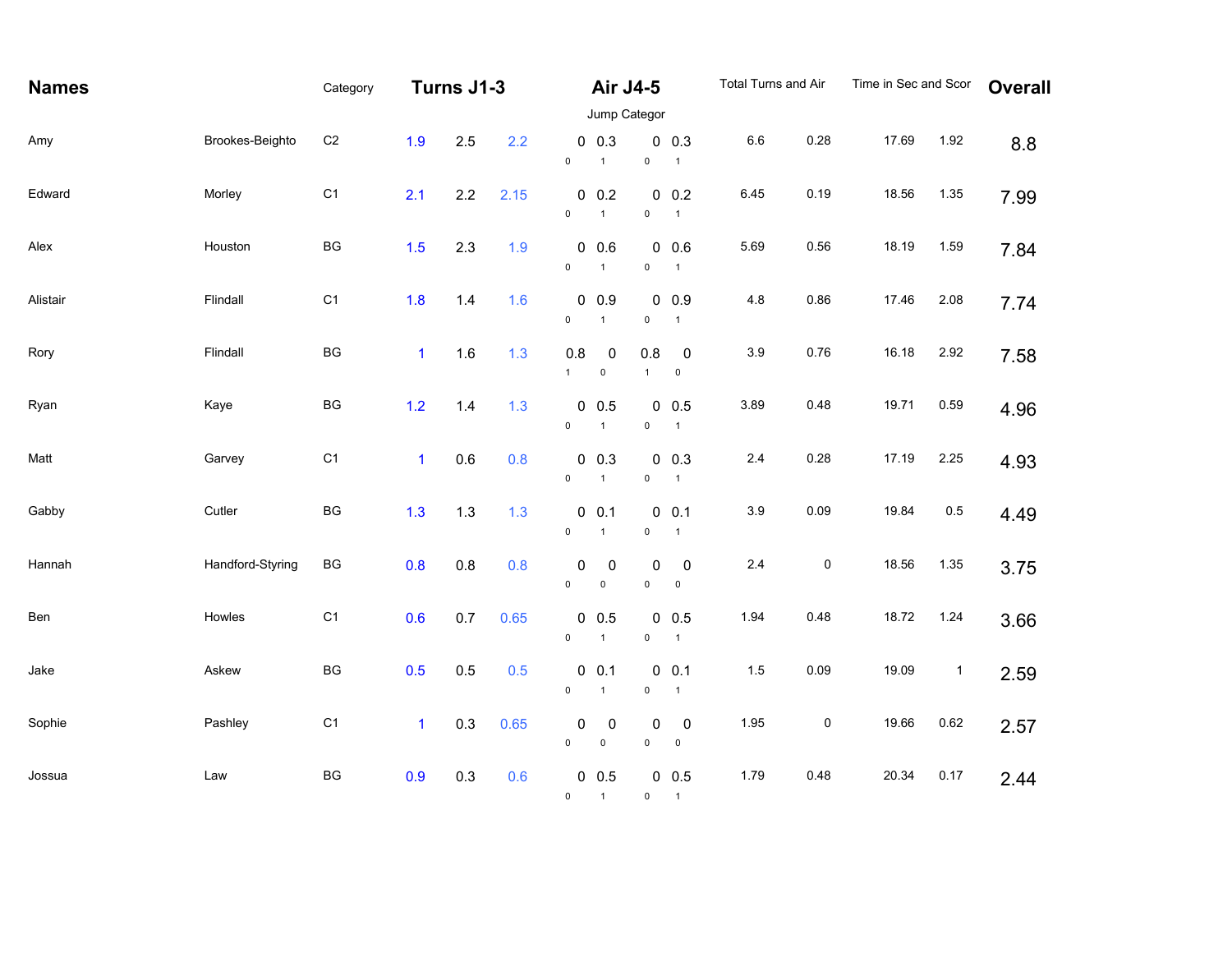| <b>Names</b> |        | Category |     | Turns J1-3 |      |              | <b>Air J4-5</b>        |              |              | Total Turns and Air |      | Time in Sec and Scor |   | Overall |
|--------------|--------|----------|-----|------------|------|--------------|------------------------|--------------|--------------|---------------------|------|----------------------|---|---------|
|              |        |          |     |            |      |              | Jump Categor           |              |              |                     |      |                      |   |         |
| Joe          | Hides  | BG       | 0.9 | 0.6        | 0.75 | $\mathbf{0}$ | $0\;\;0.1$<br>$\sim$ 1 | $0 \qquad 1$ | $0\quad 0.1$ | 2.25                | 0.09 | 24.85                | 0 | 2.34    |
| Arran        | Jordan | BG       | 0.1 | 0.1        | 0.1  | $\mathbf{0}$ | $0\quad 0.4$           | $0 \qquad 1$ | $0\quad 0.4$ | 0.3                 | 0.38 | 23.56                | 0 | 0.68    |
| Phillip      | Smith  | J1       | 4.1 | 4.1        | 4.1  |              | $1.9$ 1.8<br>1 1 1 1   | 1.9          | 1.8          | 12.3                | 3.54 | 12.1                 |   | Pace    |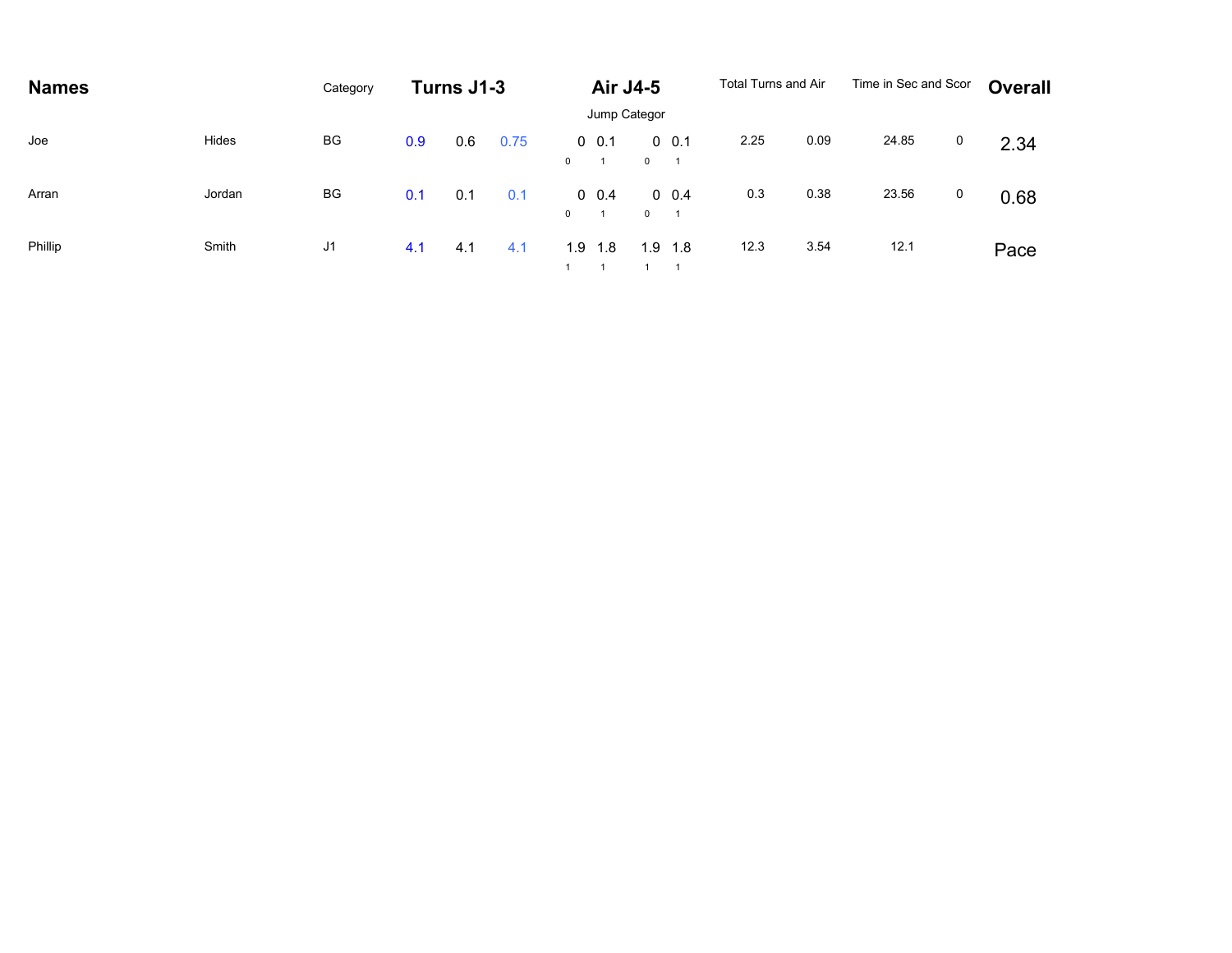

# **Snowsport GB**  Freestyle Technical Delegate's Report

*This Report must be received in the BSSF Office not more than one week following the close of the competition to which it relates.* 

# **General information**

| <b>Name of Competition</b>                            |                                                                                 |                 |                   |                   |       |  |  |  |
|-------------------------------------------------------|---------------------------------------------------------------------------------|-----------------|-------------------|-------------------|-------|--|--|--|
| British Artificial Slope Freestyle Championships 2003 |                                                                                 |                 |                   |                   |       |  |  |  |
| <b>Venue</b>                                          | Sheffield Ski Village                                                           |                 | Date              | 13 September 2003 |       |  |  |  |
| <b>Start Time</b><br>10:00<br>Category                |                                                                                 |                 |                   |                   |       |  |  |  |
| Discipline(s)                                         | Men $\boxtimes$ Women $\boxtimes$ Snr $\boxtimes$ Jnr $\boxtimes$               |                 |                   |                   |       |  |  |  |
|                                                       | Organisers (Ski Centre/Club, Contact name and telephone number)                 |                 |                   |                   |       |  |  |  |
| Snowsport GB                                          |                                                                                 |                 |                   |                   |       |  |  |  |
| <b>Chief of Competition</b>                           |                                                                                 |                 |                   |                   |       |  |  |  |
| <b>Kay Bates</b>                                      |                                                                                 |                 |                   |                   |       |  |  |  |
| Name and Address of T.D.                              |                                                                                 |                 |                   |                   |       |  |  |  |
|                                                       | lain Mackay, 2 Pond Cottages, Braishfield, Romsey, SO51 0pr. +44 (0)1794 368207 |                 |                   |                   |       |  |  |  |
| Arrival and departure of TD                           |                                                                                 |                 | <b>Date</b>       |                   | Time  |  |  |  |
|                                                       |                                                                                 | Arrived         | 12 September 2003 |                   | 19:00 |  |  |  |
|                                                       |                                                                                 | <b>Departed</b> |                   |                   |       |  |  |  |
|                                                       | Name of Assistant/Trainee T.D.                                                  |                 |                   |                   |       |  |  |  |

# **Pre-competition organisation**

**Were correct entry procedures followed by Organisers?**

Yes

**Was the pre-planning/programming of the events satisfactory?**

Yes

### **Were all the officials properly briefed?**

Yes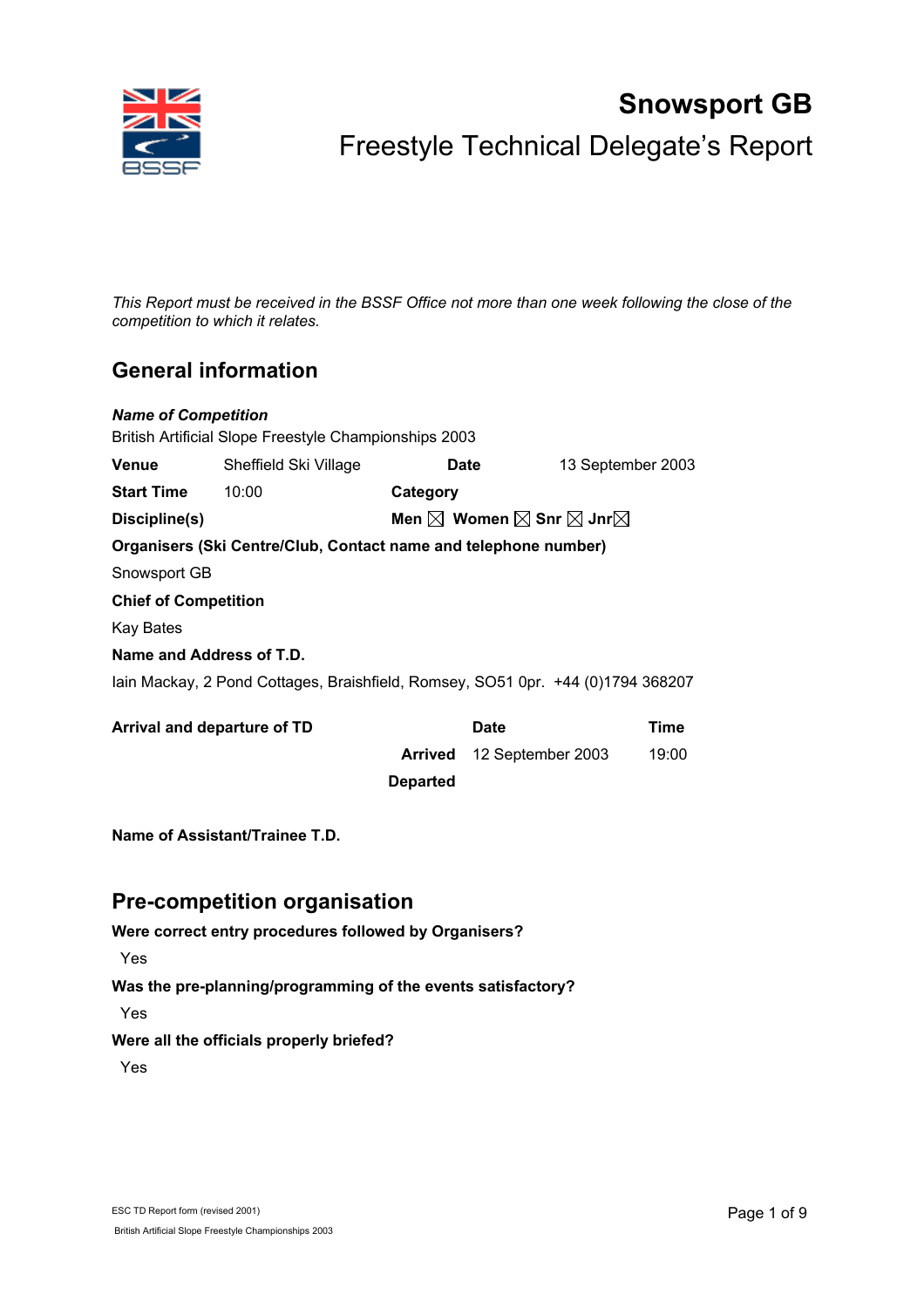# **Competition sites**

| <b>Moguls</b><br><b>Piste</b> |                         |                                                         |              |                                                                                   |
|-------------------------------|-------------------------|---------------------------------------------------------|--------------|-----------------------------------------------------------------------------------|
| Devil's Elbow                 |                         |                                                         |              |                                                                                   |
|                               |                         | <b>Condition of slope/suggested improvements</b>        |              |                                                                                   |
|                               |                         |                                                         |              | Matting mostly good. Weeds growing through matting. Sprinkler system ineffective. |
|                               | <b>Length of Course</b> |                                                         | <b>Width</b> |                                                                                   |
| 80m                           |                         |                                                         | $4.5 - 5.2m$ |                                                                                   |
| From top:                     |                         |                                                         |              |                                                                                   |
| Length                        | <b>Gradient</b>         | <b>Orientation</b>                                      |              |                                                                                   |
| 2m                            | 3                       | 250 (WSW)                                               |              |                                                                                   |
| 48m                           | 16                      |                                                         |              |                                                                                   |
| 30m                           | 16                      |                                                         |              |                                                                                   |
| m                             |                         |                                                         |              |                                                                                   |
| m                             |                         |                                                         |              |                                                                                   |
| m                             |                         |                                                         |              |                                                                                   |
| m                             |                         |                                                         |              |                                                                                   |
| m                             |                         |                                                         |              |                                                                                   |
| m                             |                         |                                                         |              |                                                                                   |
|                               |                         |                                                         |              |                                                                                   |
|                               |                         | Were there any specific dangers/problems on the Course? |              |                                                                                   |
| <b>No</b>                     |                         |                                                         |              |                                                                                   |
|                               |                         | Was there sufficient crowd control? (fencing/personnel) |              |                                                                                   |
| Yes                           |                         |                                                         |              |                                                                                   |
|                               |                         | Details of uphill transport/slope access                |              |                                                                                   |
| T-bar                         |                         |                                                         |              |                                                                                   |

**Did competitors/officials receive priority?** 

No

**Details of timing system**

Hand

**Details of back-up timing system** 

None

## **Were there sufficient First Aid personnel?**

Centre staff

## *Aerials/Big Air*

# **Condition of inrun**

OK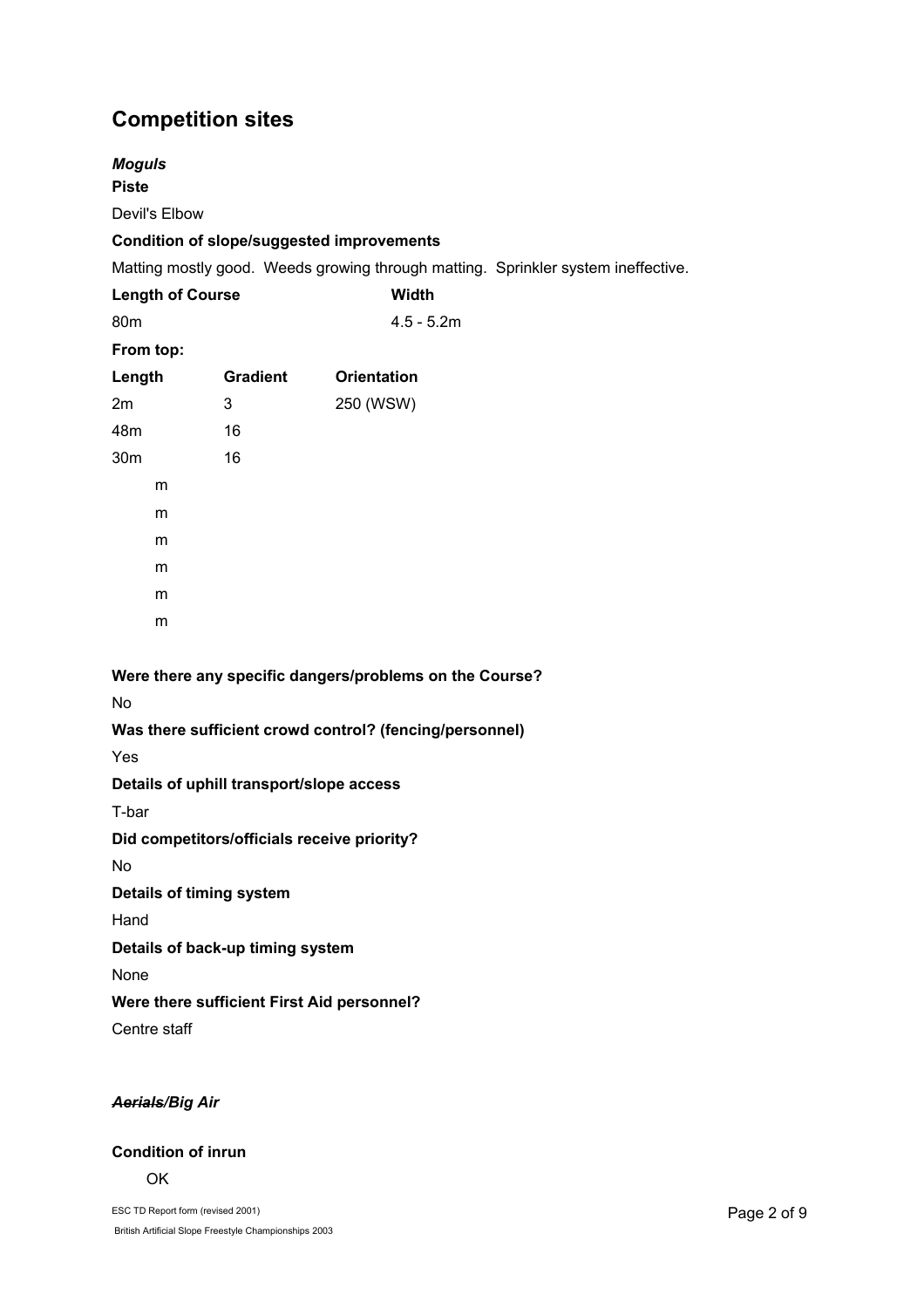**OK Condition of jumps/suggested improvements**  OK

**Inrun measurements** 

**Jump distances from knoll** 

**Condition of landing area**

**Was the water jump sprinkler system adequate?** 

Patchy

**Were there specific dangers/problems on the aerial site?** 

No

**Was there sufficient crowd control? (fencing/personnel)** 

OK

**Details of uphill transport/jump access** 

T-bar

**Were their sufficient First Aid personnel?** 

Centre staff

# **The Event**

#### *Weather conditions*

Sunny, wind 1-3.

The programme

# **Event**

| МO | Qualif | Final |
|----|--------|-------|
| ВA | Qualif | Final |
|    | Qualif | Final |
|    | Qualif | Final |
|    | Qualif | Final |

| Final |  |
|-------|--|
| Final |  |
| Final |  |
| Final |  |
| Final |  |

|      | <b>Timetable</b> |
|------|------------------|
| ltem |                  |

| <b>Item</b>             | <b>Planned</b> |        |              | <b>Actual</b> |  |
|-------------------------|----------------|--------|--------------|---------------|--|
|                         | Start          | Finish | <b>Start</b> | Finish        |  |
| MO training             | 10:00          | 11:00  | 10:00        | 11:00         |  |
| <b>MO Quals</b>         | 11:15          | 11:45  | 11:39        | 12:08         |  |
| <b>MO Finals</b>        | 11:30          | 11:45  | 12:50        | 13:15         |  |
| BA round 1              | 12:00          | 12:25  | 13:30        | 13:42         |  |
| BA round 2              | 12:25          | 12:55  | 13:42        | 13:52         |  |
| <b>Official results</b> | 13:10          |        | 14:15        |               |  |
| Award ceremony          | 14:00          |        | 14:45        | 15:15         |  |

ESC TD Report form (revised 2001)

British Artificial Slope Freestyle Championships 2003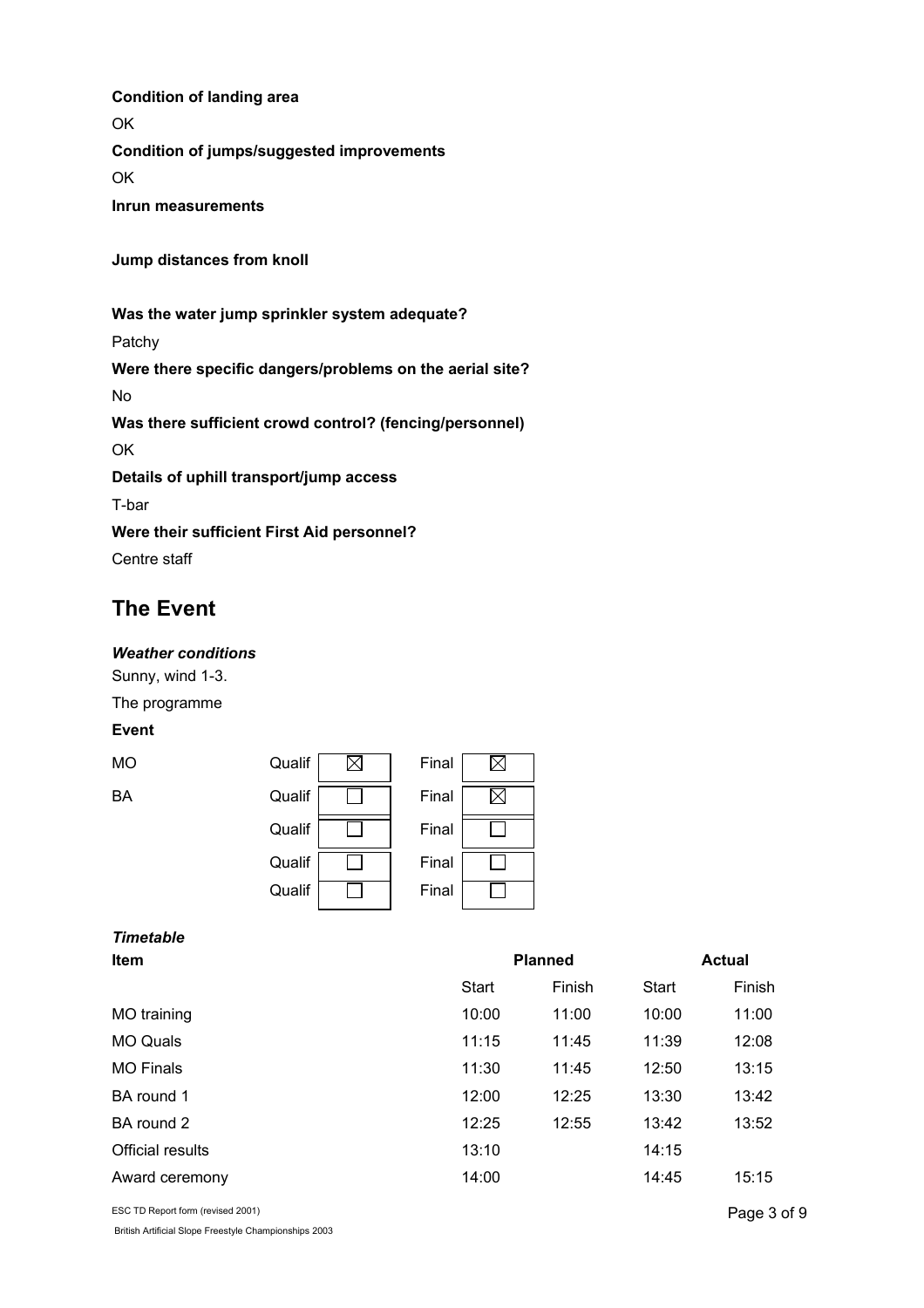#### *Injuries*  None

*Judging*  **Number of Judges**

#### 3

### **Name and qualifications of Head Judge**

Martin Carr B Prov

### **Names and qualifications of the other Judges (including Trainee Judges)**

| <b>Name</b> | Qualification | <b>Discipline</b> |
|-------------|---------------|-------------------|
| Kay Bates   | C             | MO BA             |
| Peter Bates | C             | MO BA             |
| Martin Carr | B Prov        | MO BA             |

### **Did the Judges arrive on time and watch official training?**

Arrive on time but did not watch Official Training, being engaged on other duties. This is not a problem at this level and with judges of their experience.

#### **Were the Judges positioned satisfactorily?**

Yes

#### **Was the speed of judging acceptable?**

Yes

#### *The Start*

### **Were correct procedures followed at the start? Give details of any problems that occurred at the start.**

Some marshalling problems with BA due to lack of an agreed system.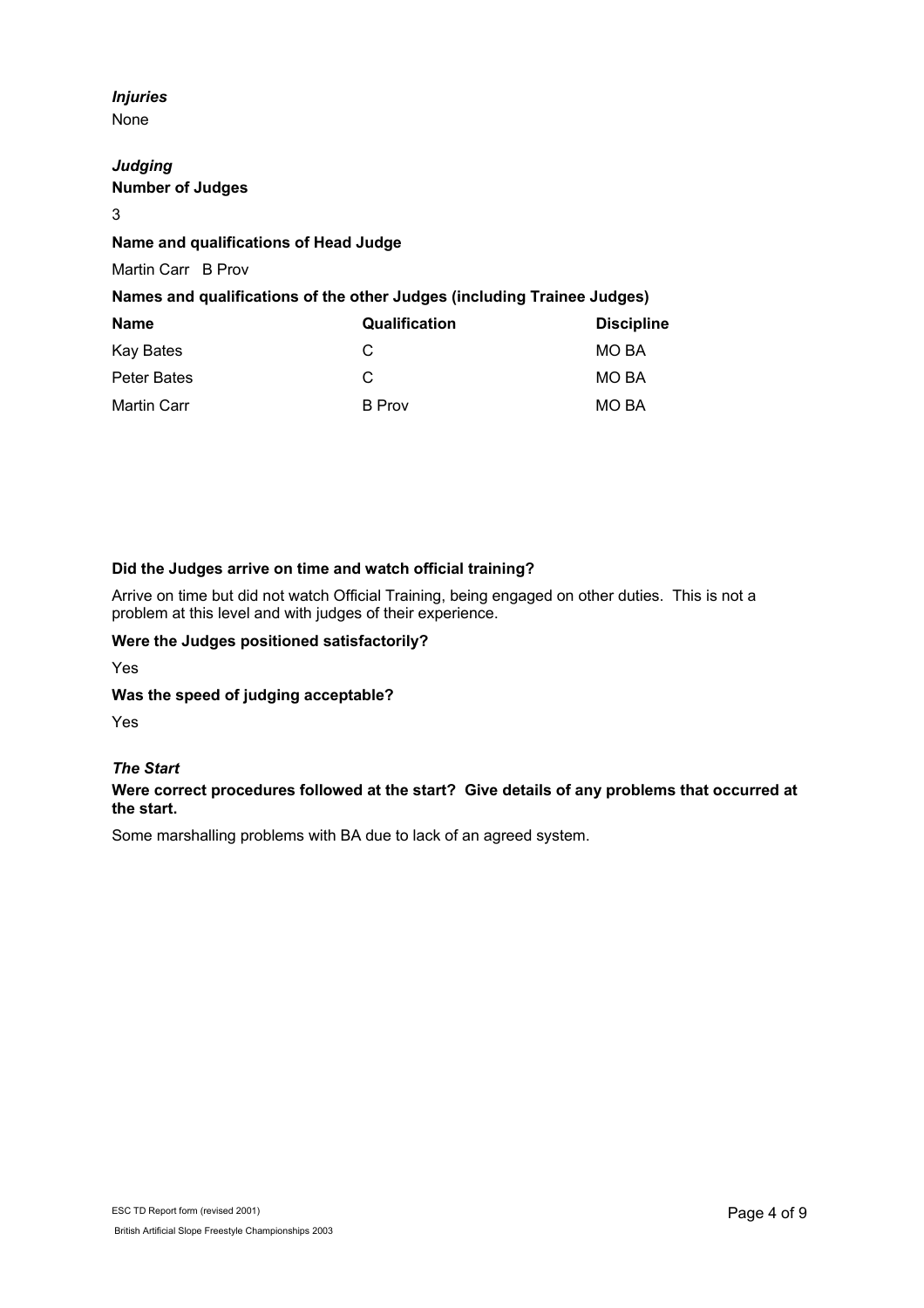### *The Music and Public Address System* **Was the briefing of the sound assistant/announcer satisfactory?**

No sounds

**Did the announcer have adequate communication with starter and judges?**

**Give details of any problems that arose with regard to the music** 

# **Event Procedures**

**Tick appropriate boxes and attach annexes as necessary**

| <b>Protests</b> |           |
|-----------------|-----------|
| Warnings        |           |
| Jury meetings   | $\bowtie$ |

#### *Rules*

| Was the competition run in accordance with: |                                   |
|---------------------------------------------|-----------------------------------|
| FIS Rules?                                  | M                                 |
| Others (Specify)                            | $\boxtimes$ British modifications |

#### **Were there any improvisations?**

#### **What system was used for calculation of the results?**

Spreadsheet: MS Excel and Access

#### **Did the scoring system cause any problems?**

Yes. No Position Numbers or Bib Numbers on Result lists. Unable to generate Start List for Moguls Final.

#### **Were the results prepared in accordance with the rules?**

See previous item.

#### **Suggested improvements in Event Organisation**

Need to have another look at the calculation arrangements and foresee issues such as occurred with the results. Need a watertight system for communicating judges' scores to scorer; it would be better to bring the computer to the judges' position than to rely on runners.

## **Presentation of the event**

#### **What provision was made for the display of provisional scores?**

None

**If the event was sponsored, was there a representative of the sponsor present?** 

### **Was this person adequately 'entertained'?**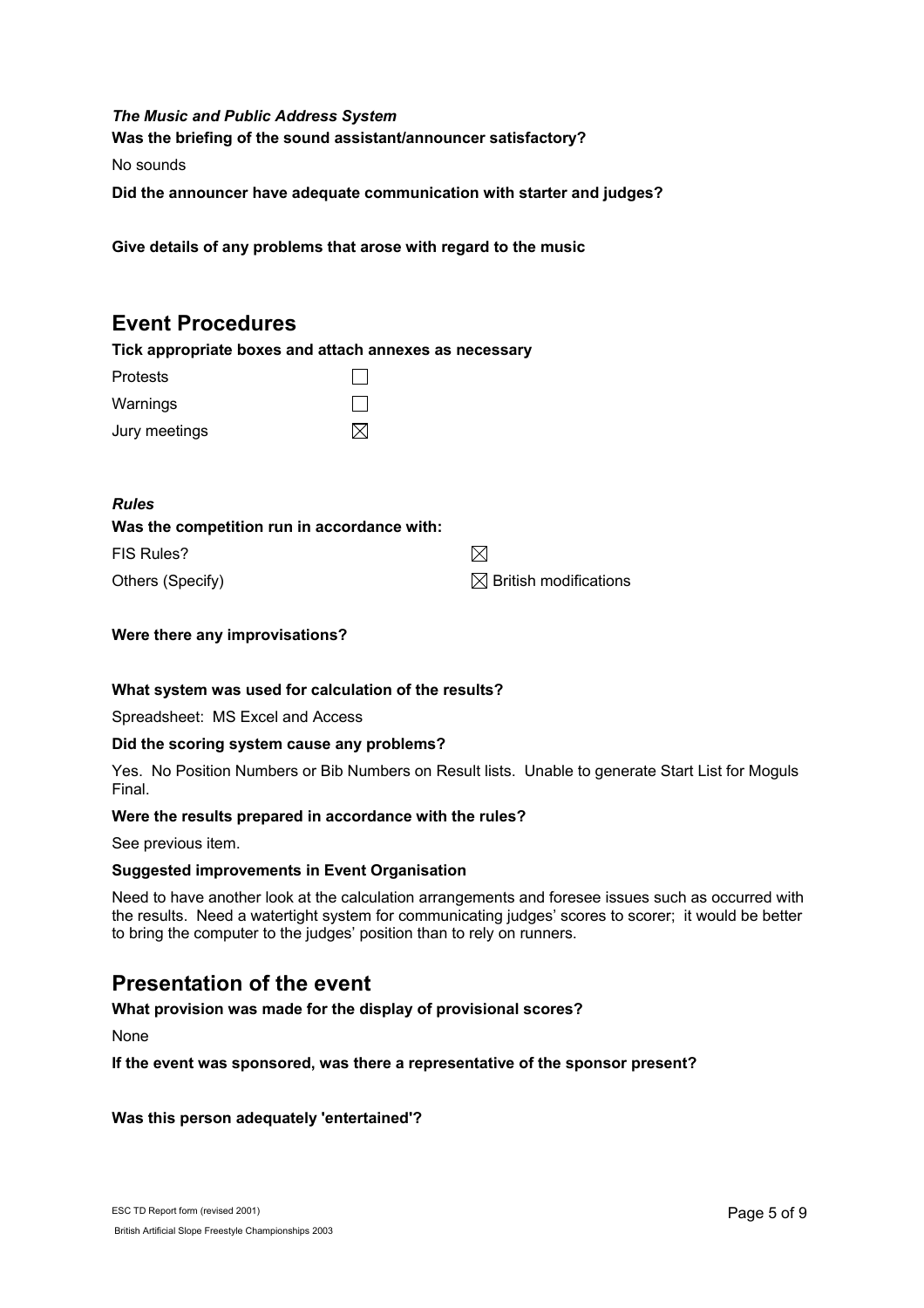# **Was the prize-giving satisfactory?**

Yes

**Did the event run to programme? If not, identify cause of any serious delay.**

Delay between MO Qualifications and Finals because of mislaid judges' card.

**Were any representatives from the media present? -** 

No

**Were they given assistance to cover the event (interviews, information, biographies, results etc.)** 

# **Any proposals for rule changes etc**

**Signed: Date:**

Name (caps) **Qualification**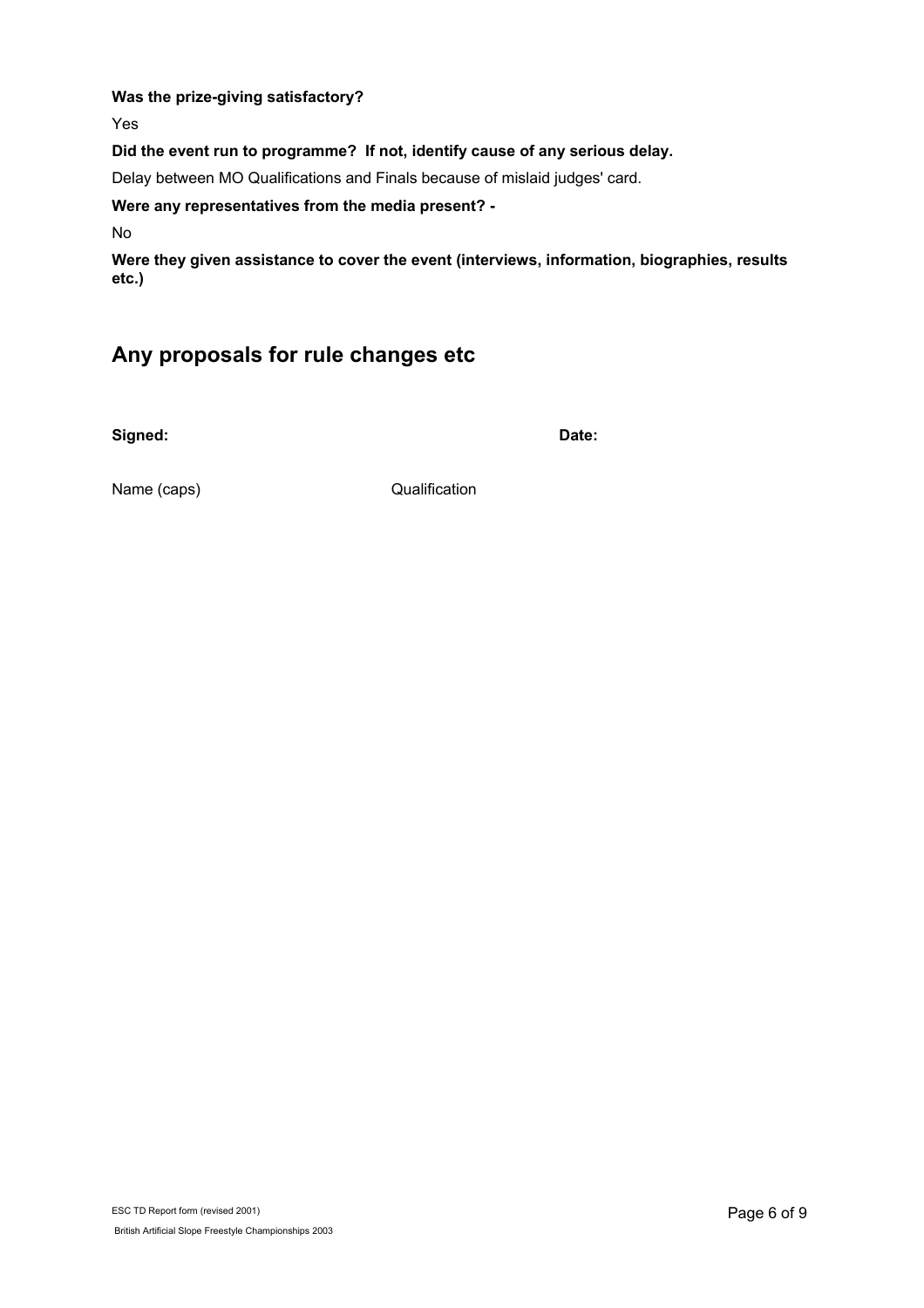# **JURY DECISION (ICR Art. 3032.3.3.5 and following)**

|                                                                                                                                                                                     | <b>Competition</b> British Artificial Slope Freestyle Championships 2003 |                          |             |                                                                                                            |  |  |
|-------------------------------------------------------------------------------------------------------------------------------------------------------------------------------------|--------------------------------------------------------------------------|--------------------------|-------------|------------------------------------------------------------------------------------------------------------|--|--|
|                                                                                                                                                                                     |                                                                          |                          |             |                                                                                                            |  |  |
| <b>Discipline</b>                                                                                                                                                                   |                                                                          |                          |             | <b>Date</b>                                                                                                |  |  |
| <b>MO<math>\boxtimes</math></b><br>AC                                                                                                                                               | DM                                                                       | AE                       | BA          | 13 September 2003                                                                                          |  |  |
| <b>Reasons for Jury Decision</b>                                                                                                                                                    |                                                                          |                          |             | <b>ICR References</b>                                                                                      |  |  |
| Bib Number 24 (Will Fowler): judges' cards for Qualification round did<br>not reach Scorer.                                                                                         |                                                                          |                          |             |                                                                                                            |  |  |
| <b>Inputs for Jury Decision</b>                                                                                                                                                     |                                                                          |                          |             | <b>ICR References</b>                                                                                      |  |  |
|                                                                                                                                                                                     |                                                                          |                          |             |                                                                                                            |  |  |
| Correct procedure would be to re-run, recalculate results and then move<br>to Finals. However this would jeopardise competition programme as all<br>had to be fnished before 14:00. |                                                                          |                          |             |                                                                                                            |  |  |
|                                                                                                                                                                                     |                                                                          |                          |             |                                                                                                            |  |  |
| <b>DECISION</b>                                                                                                                                                                     |                                                                          |                          |             |                                                                                                            |  |  |
| score for the competition.                                                                                                                                                          |                                                                          |                          |             | Agreed to expand Finals to 16 and run him as first in Finals round - whatever his score, this would be his |  |  |
| <b>TD</b>                                                                                                                                                                           |                                                                          |                          |             | <b>VOTE</b>                                                                                                |  |  |
|                                                                                                                                                                                     | For                                                                      |                          |             |                                                                                                            |  |  |
| <b>Head Judge</b>                                                                                                                                                                   |                                                                          |                          | <b>VOTE</b> |                                                                                                            |  |  |
|                                                                                                                                                                                     |                                                                          |                          |             | For                                                                                                        |  |  |
| <b>Chief Of Competition</b>                                                                                                                                                         |                                                                          |                          | <b>VOTE</b> |                                                                                                            |  |  |
|                                                                                                                                                                                     |                                                                          |                          |             | For                                                                                                        |  |  |
| Date and time of submission                                                                                                                                                         |                                                                          | 13 September 2003, 14:05 |             |                                                                                                            |  |  |
| <b>Date</b>                                                                                                                                                                         |                                                                          | <b>Signature of TD</b>   |             |                                                                                                            |  |  |
| 13 September 2003                                                                                                                                                                   |                                                                          |                          |             |                                                                                                            |  |  |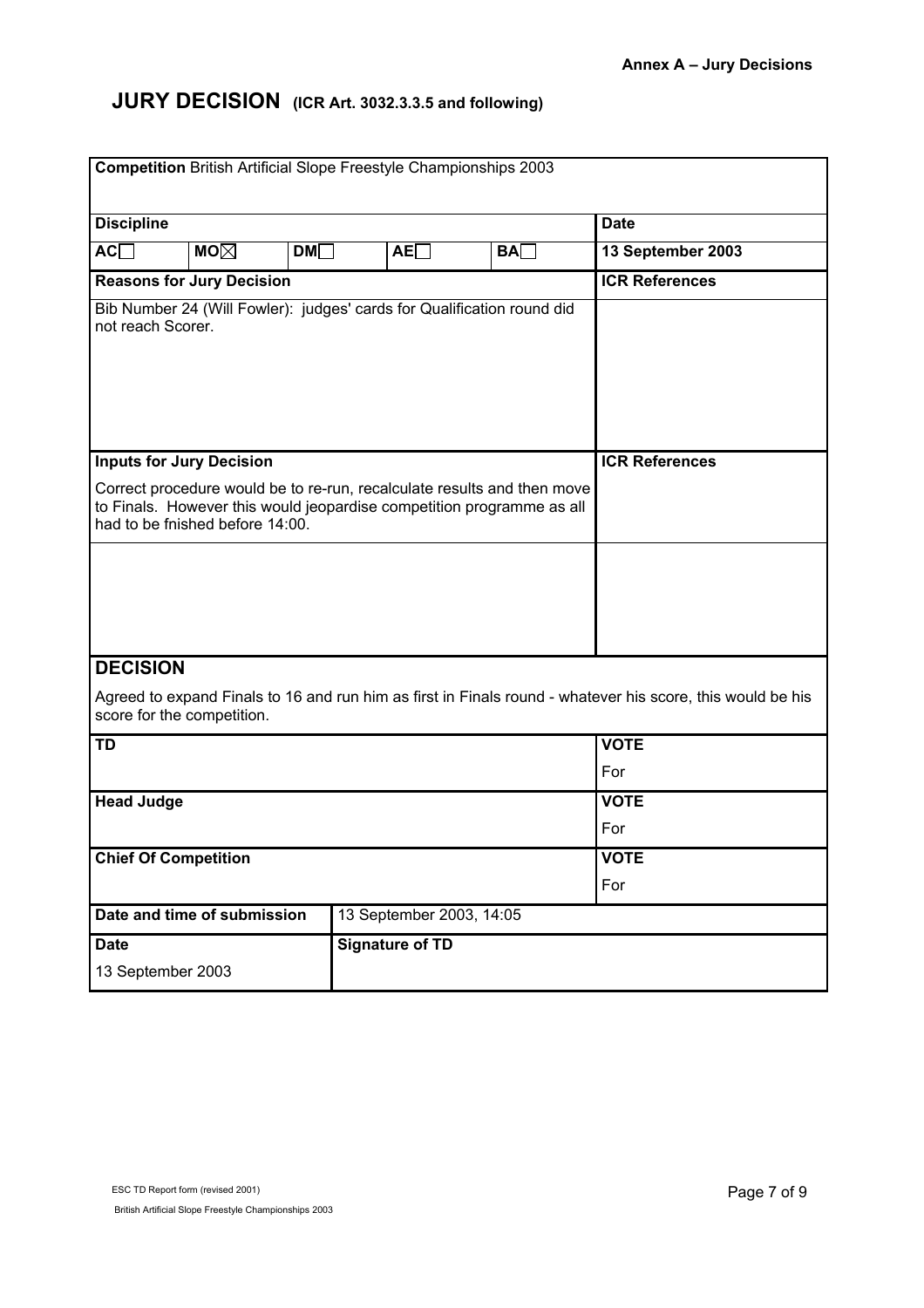| <b>Competition British Artificial Slope Freestyle Champsionships 2003</b>                                                                        |                                                   |             |                                                       |            |                               |
|--------------------------------------------------------------------------------------------------------------------------------------------------|---------------------------------------------------|-------------|-------------------------------------------------------|------------|-------------------------------|
| <b>Discipline</b>                                                                                                                                |                                                   | <b>Date</b> |                                                       |            |                               |
| AC                                                                                                                                               | MO                                                | DM          | AE                                                    | $BA\times$ | 13 September 2003             |
|                                                                                                                                                  | <b>Reasons for Jury Decision</b>                  |             |                                                       |            | <b>ICR References</b>         |
|                                                                                                                                                  |                                                   |             | Tie for first place. No Tie Break Procedures defined. |            |                               |
| <b>Inputs for Jury Decision</b><br>In Aerials, ties are broken by awarding the higher place to the skier with<br>the highest total scoring jump. |                                                   |             |                                                       |            | <b>ICR References</b><br>6009 |
|                                                                                                                                                  |                                                   |             |                                                       |            |                               |
| <b>DECISION</b>                                                                                                                                  |                                                   |             |                                                       |            |                               |
|                                                                                                                                                  | Agrees to adopt the same procedure as in Aerials. |             |                                                       |            |                               |
| <b>TD</b>                                                                                                                                        |                                                   |             |                                                       |            | <b>VOTE</b>                   |
|                                                                                                                                                  |                                                   |             |                                                       |            | For                           |
| <b>Head Judge</b>                                                                                                                                |                                                   |             |                                                       |            | <b>VOTE</b>                   |
|                                                                                                                                                  |                                                   |             |                                                       |            | For                           |
| <b>Chief Of Competition</b>                                                                                                                      |                                                   |             | <b>VOTE</b>                                           |            |                               |
|                                                                                                                                                  |                                                   |             |                                                       |            | For                           |
|                                                                                                                                                  | Date and time of submission                       |             | 13 September 2003, 14:40                              |            |                               |
| <b>Date</b>                                                                                                                                      |                                                   |             | <b>Signature of TD</b>                                |            |                               |
| 13 September 2003                                                                                                                                |                                                   |             |                                                       |            |                               |